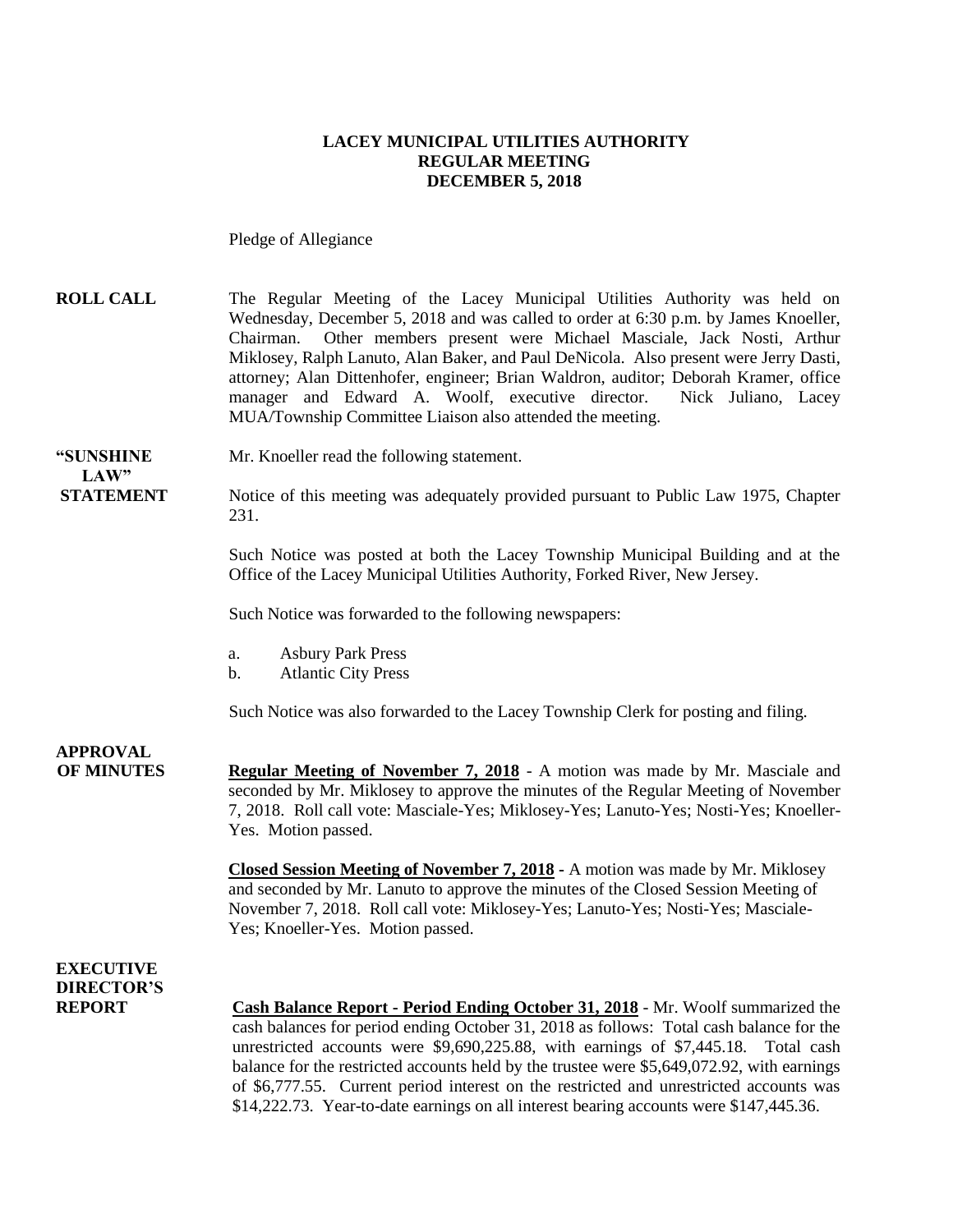**Resolution 2018-76 – Sale of Personal Property –** On recommendation by the executive director, a motion was made by Mr. Miklosey and seconded by Mr. Masciale to adopt *Resolution 2018-76, Resolution of the Lacey Municipal Utilities Authority, County of Ocean, State of New Jersey, Authorizing the sale of Personal Property Not Needed for Public Use.* Roll call vote: Miklosey-Yes; Masciale-Yes; Lanuto-Yes; Nosti-Yes; Knoeller-Yes. Motion passed.

**Resolution 2018-77 – Jet-Vac Truck Operator** - On recommendation by the executive director, a motion was made by Mr. Masciale and seconded by Mr. Miklosey to adopt *Resolution 2018-77, Resolution of the Lacey Municipal Utilities Authority, County of Ocean, State of New Jersey, Appointing Daniel Ballance to the Position of Jet-Vac Truck Operator.* Roll call vote: Masciale-Yes; Miklosey-Yes; Lanuto-Yes; Nosti-Yes; Knoeller-Yes. Motion passed.

### **BUSINESS**

**REPORT** The business report was submitted for review.

# **ENGINEER'S**

**REPORT Resolution 2018-78 – Preliminary Sewer and Water Approvals – ALDI Grocery Store – Block 314.01, Lot 29.01** – Mr. Dittenhofer reported his office received the applications and plans for preliminary sewer and water approvals for ALDI Grocery Store, Block 314.01, Lot 29.01. The applicant is proposing to construct a 9,700 SF grocery store in an existing building at the Lacey Retail Center location. The applicant proposes to connect to the existing sewer by installing a new 4" sanitary sewer lateral to an existing cleanout and utilize the existing water lateral at the building. On recommendation by the Authority's engineer, a motion was made by Mr. Nosti and seconded by Mr. Miklosey to adopt *Resolution No. 2018-78, Resolution of the Lacey Municipal Utilities Authority, County of Ocean, State of New Jersey, Preliminary Sewer and Water Approval, ALDI Grocery Store, Block 314.01, Lot 29.01.* Roll call vote: Nosti-Yes; Miklosey-Yes; Lanuto-Yes; Masciale-Yes; Knoeller-Yes. Motion passed.

> **Resolution 2018-74 – Performance Guarantee Release and Final Payment – Accept Maintenance Bond – SL Macintyre Underground, LLC.** – On recommendation by the Authority's engineer, a motion was made by Mr. Nosti and seconded by Mr. Miklosey to adopt *Resolution No. 2018-74, Resolution of the Lacey Municipal Utilities Authority, County of Ocean, State of New Jersey, Release of Performance Bond and Final Payment, Acceptance of Maintenance Bond, New Administration Building, SL Macintyre Underground, LLC.* Roll call vote: Nosti-Yes; Miklosey-Yes; Lanuto-Yes; Masciale-Yes; Knoeller-Yes. Motion passed.

> **Resolution 2018-75 – Maintenance Cash Bond Release – Hoyt Street and Patterson Avenue Road Improvements** – On recommendation by the Authority's engineer, a motion was made by Mr. Masciale and seconded by Mr. Miklosey to adopt *Resolution No. 2018-75, Resolution of the Lacey Municipal Utilities Authority, County of Ocean, State of New Jersey, Cash Maintenance Bond Release, Hoyt Street and Patterson Avenue Road Improvements, Block 1589, Various Lots.* Roll call vote: Masciale-Yes; Miklosey-Yes; Lanuto-Yes; Nosti-Yes; Knoeller-Yes. Motion passed.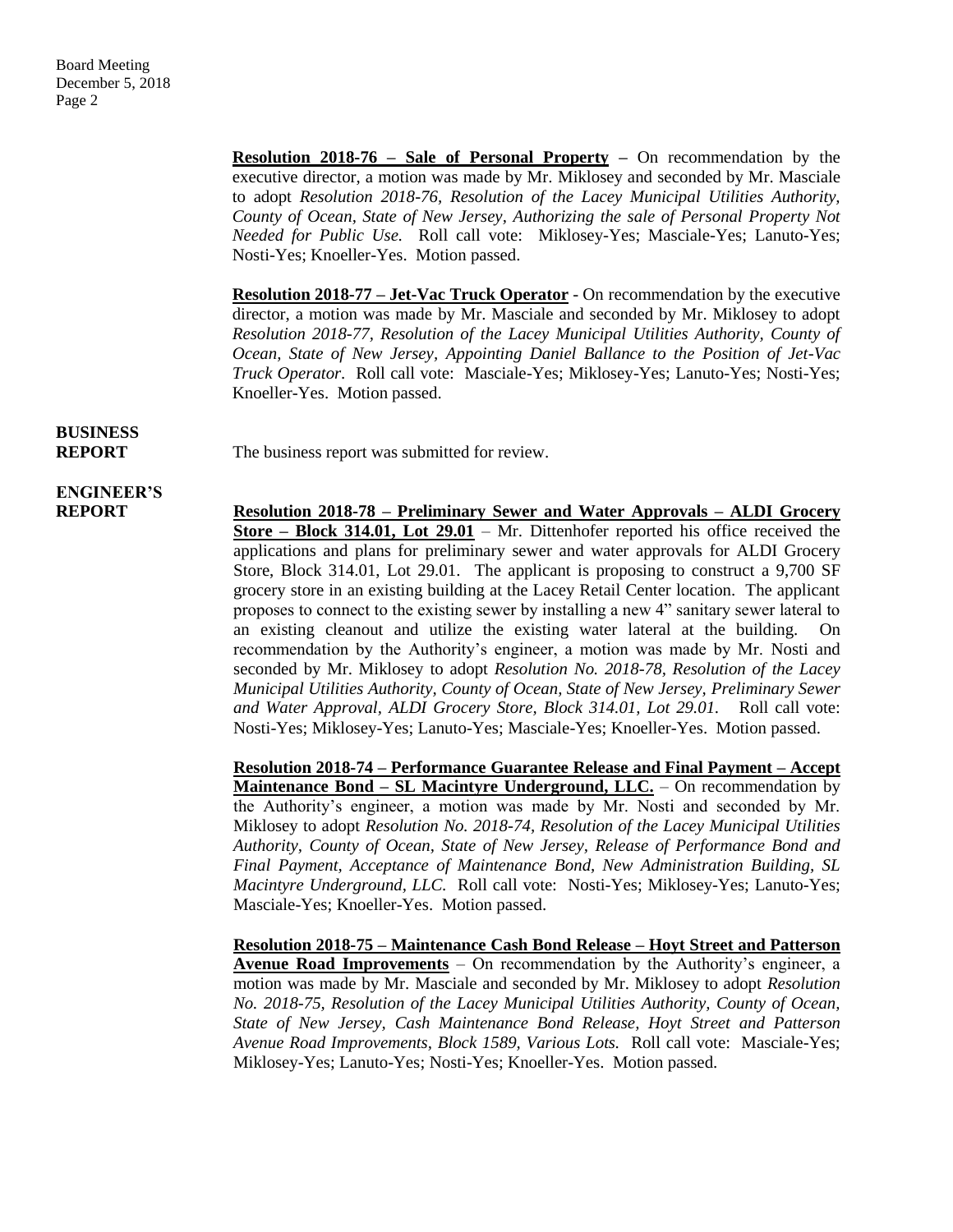**New Administration Building** – Mr. Dittenhofer stated the project is ongoing and substantially complete. The generator is anticipated to be installed in December. Mr. Nosti asked how the generators are fueled. Mr. Dittenhofer stated they are being fueled by natural gas.

## **ATTORNEY'S**

**REPORT Donation of Property from Lacey Township** – Mr. Dasti stated his office has secured the original recorded Deed of Consolidation.

> **New Administration Building** – Mr. Dasti stated his office reviewed correspondence from the Authority's consulting engineer concerning the progress of the construction.

> **Shared Services Agreement** – Mr. Dasti stated his office reviewed the Agreement entered into by and between the Township and the Lacey MUA concerning a water line extension.

> **Personnel Issues** – Mr. Dasti stated his office forwarded a Rice Notice to an employee of the Authority, Troy Burton, and Mr. Burton has requested to have this personnel issue be discussed in open session. Mr. Dasti explained an anonymous letter disparaging Mr. Burton was sent to the Board of Commissioners. He recommends this letter be disregarded and no action be taken against Mr. Burton. In addition, the anonymous letter should not be filed in his personnel file. Mr. Nosti pointed out Mr. Woolf was also mentioned in the letter. He stated he is concerned considering some of the things written in the letter was of a personal nature, which he feels the average person would not be aware of. He stated that both Mr. Woolf and Mr. Burton are outstanding employees. Mr. Masciale added that anyone that does not sign a letter it is not worth reading.

> Mr. Burton addressed the Board stating he takes pride in his work and is a very hard worker. He treats everyone the way he would like to be treated, and having a letter written like that is very hurtful. The individual who wrote the letter has some kind of issue, and does not think it is necessarily a field employee. The letter could have come from anyone. Mr. Dasti stated the record should reflect there is a signed statement by ten employees in response to the letter which states, "*To whom it may concern, the undersigned employees of the LMUA acknowledge and agree they have not felt nor has there been poor or unfair treatment to anyone in the workplace by operations supervisor, Troy Burton and executive director, Ed Woolf"*.

> Mr. DeNicola asked what steps should be taken should the Board receive anonymous letters in the future. Mr. Dykoff stated there is no credence to anonymous letters. From a Township standpoint anonymous letters are never discussed. Mr. Nosti recommended to disregard all future anonymous letters. A motion was made by Mr. Nosti and seconded by Mr. Miklosey to disregard all future anonymous letters. Roll call vote: Nosti-Yes; Miklosey-Yes; Lanuto-Yes; Masciale-Yes; Knoeller-Yes. Motion passed.

**AUDITOR'S**

**REPORT Accountant's Status Report – Month Ended October 31, 2018** – Mr. Waldron reported sewer revenues had an unfavorable variance for the month, but favorable yearto-date. Water revenues had a favorable variance for the month and year-to date. Sewer and water expenses had a favorable variance for the month and year to date.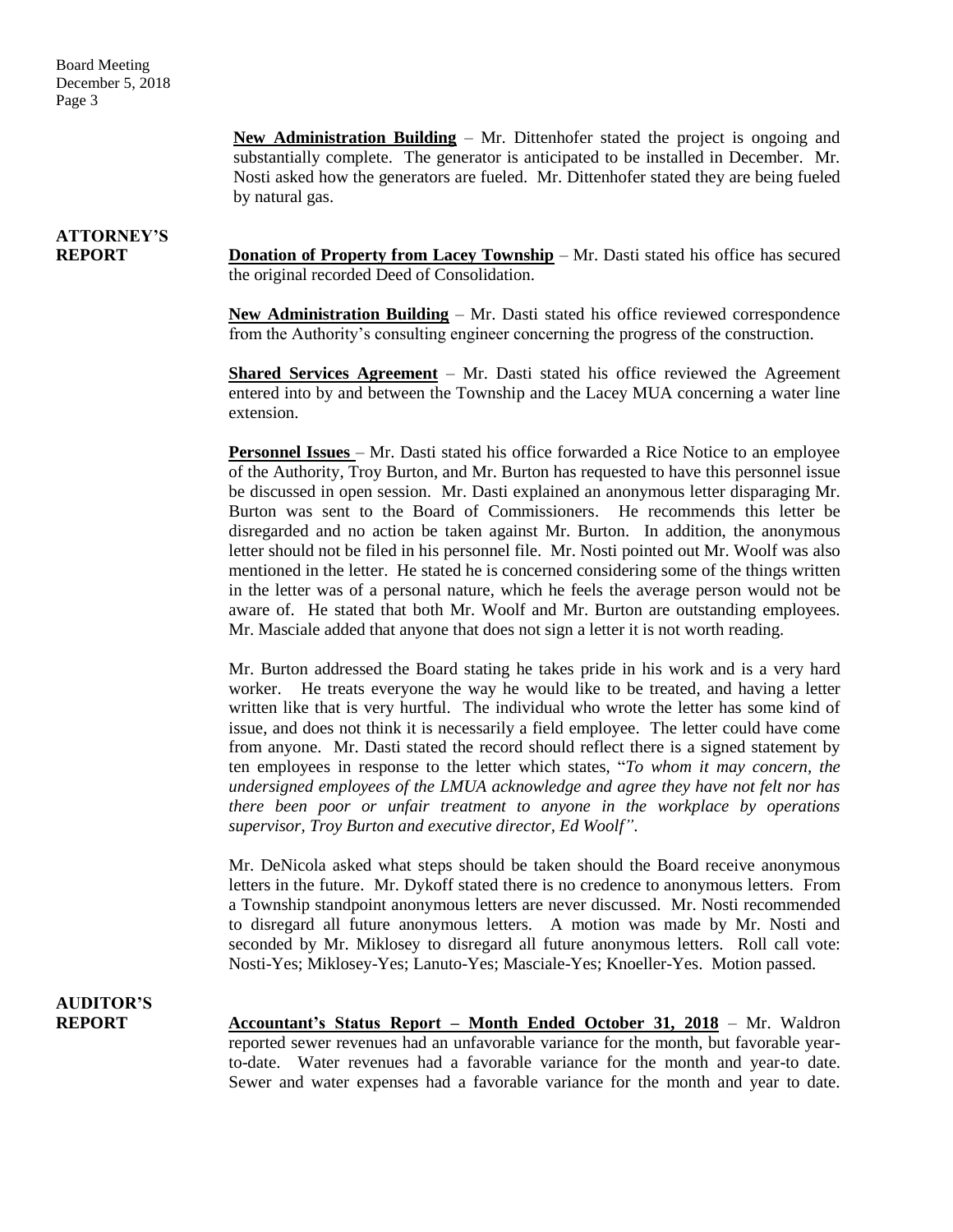Sewer and water user charges had an unfavorable variance for the month and year-to date.

**Resolution 2018-72 – Approve Amendment to Operating Budget** – Secretary Nosti executed Resolution 2018-72, Amending the 2019 Operating Budget.

**Resolution 2018-73– Adopt 2019 Operating Budget** – Secretary Nosti executed Resolution 2018-73, Adopting 2019 Operating Budget.

#### **CORRESPONDENCE**

**Andrew Papa, Confier Drive** – Requesting relief of utility bill, due to broken pipe in crawl space. Since the water from the leak did not go into the sewer system, a motion was made by Mr. Nosti and seconded by Mr. Masciale to grant a credit adjustment on the sewer charges in the amount of \$2,267.75 (206,000 gallons) as well as a payment plan. Roll call vote: Nosti-Yes; Masciale-Yes; Lanuto-Yes; Miklosey-Yes; Knoeller-Yes. Motion passed.

**Mark Dykoff, Normandie Drive** – Requesting relief of utility bill, due to leaky pipe under house. Since the water from the leak did not go into the sewer system, a motion was made by Mr. Nosti and seconded by Mr. Lanuto to grant a credit adjustment on the sewer charges in the amount of \$899.70 (127,000 gallons). Roll call vote: Nosti-Yes; Lanuto-Yes; Miklosey-Yes; Masciale-Yes; Knoeller-Yes. Motion passed.

**Nicole Kutassy, Merrimac Road** – Requesting relief of utility bill, due to leaky pipe in bathroom. Since the water from the leak did not go into the sewer system, a motion was made by Mr. Masciale and seconded by Mr. Miklosey to grant a one-time credit adjustment on the sewer charges in the amount of \$342.60 (106,000 gallons). Roll call vote: Masciale-Yes; Miklosey-Yes; Lanuto-Yes; Nosti-Yes; Knoeller-Yes. Motion passed.

**Jack Ross, Hickory Drive** – Requesting relief of utility bill, due to broken pipe at dock. Since the water from the leak did not go into the sewer system, a motion was made by Mr. Masciale and seconded by Mr. Nosti to grant a credit adjustment on the sewer charges in the amount of \$502.22 (89,000 gallons). Roll call vote: Masciale-Yes; Nosti-Yes; Lanuto-Yes; Miklosey-Yes; Knoeller-Yes. Motion passed.

**Eugene Stuchinsky, Stephanie Ct.** – Requesting relief of utility bill, due to high usage. Mr. Woolf stated the customer's water meter was tested and the results indicated the meter was measuring less water than what was actually flowing. Therefore, the meter reading was in the customer's favor. Also, it was discovered that a second story toilet was running. Based upon the information provided, a waiver of the service charges could not be supported.

### **OLD BUSINESS** There was no old business to discuss.

**NEW**

**BUSINESS** There was no new business to discuss.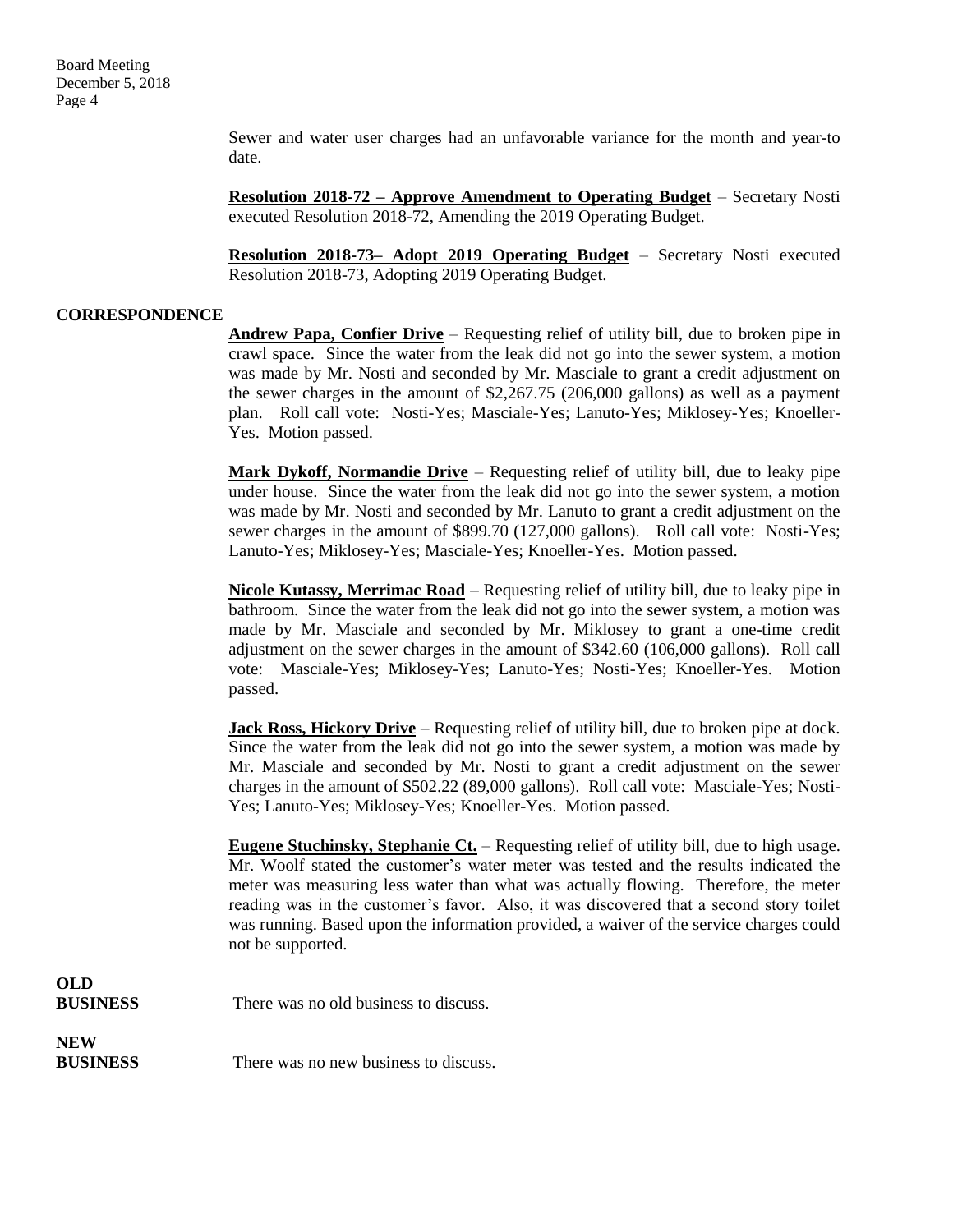Board Meeting December 5, 2018 Page 5

## **PUBLIC**

**COMMENT** John Parker was present to suggest the LMUA attorney and the Township's attorney have a meeting to get a specific matter rectified. He stated he and a group of other residents care about Lacey Township and would like to see this matter resolved as soon as possible. Mr. Parker told Mr. Knoeller that tonight's hearing should have been handled by Mr. Masciale due to a conflict of interest. Mr. Parker recommended that Mr. Dasti write an opinion letter to the Authority on who is in conflict and who is not. Mr. Dasti stated he only writes opinion letters when the Authority directs him to do so. Mr. Parker again stressed that the matter get resolved.

## **PAYMENT OF**

**VOUCHERS WHEREAS**, the members of the Lacey Municipal Utilities Authority carefully examined all vouchers presented for payment of claims;

> **NOW, THEREFORE, BE IT RESOLVED** by the Lacey Municipal Utilities Authority that:

> 1. Said vouchers in the sum of \$476,548.08, be and the same are hereby approved to be paid.

2. Said vouchers are listed on the attached computer check register.

A motion was made by Mr. Miklosey and seconded by Mr. Masciale to adopt the above Resolution. Roll call vote: Miklosey-Yes; Masciale-Yes; Lanuto-Yes; Nosti-Yes; Knoeller-Yes. Motion passed.

Mrs. Kramer asked that the January 2<sup>nd</sup> board meeting be moved to January 9, 2019. A motion was made by Mr. Nosti and seconded by Mr. Miklosey to move the January 2<sup>nd</sup> meeting to January 9, 2019. Roll call vote: Nosti-Yes; Miklosey-Yes; Lanuto-Yes; Masciale-Yes; Knoeller-Yes. Motion passed.

#### **OTHER BUSINESS**

Mr. Nosti indicated to Mr. Dasti that he asked for legal opinions and as of today he has not received them. Mr. Dasti told Mr. Nosti that he verbally gave him a legal opinion. He explained that Mr. Nosti asked him a few months ago if he thought it was appropriate that the members meet up socially after the Board meeting at the old Southwinds restaurant, because the chairman has an interest. Mr. Dasti informed him he did not think the members should not go there every time. Mr. Knoeller stated he is an unpaid advisor at the restaurant adding the Authority members can go anywhere they want after a Board meeting. Mr. Dasti pointed out there are no "meetings" after the Board meeting. It is of a social nature.